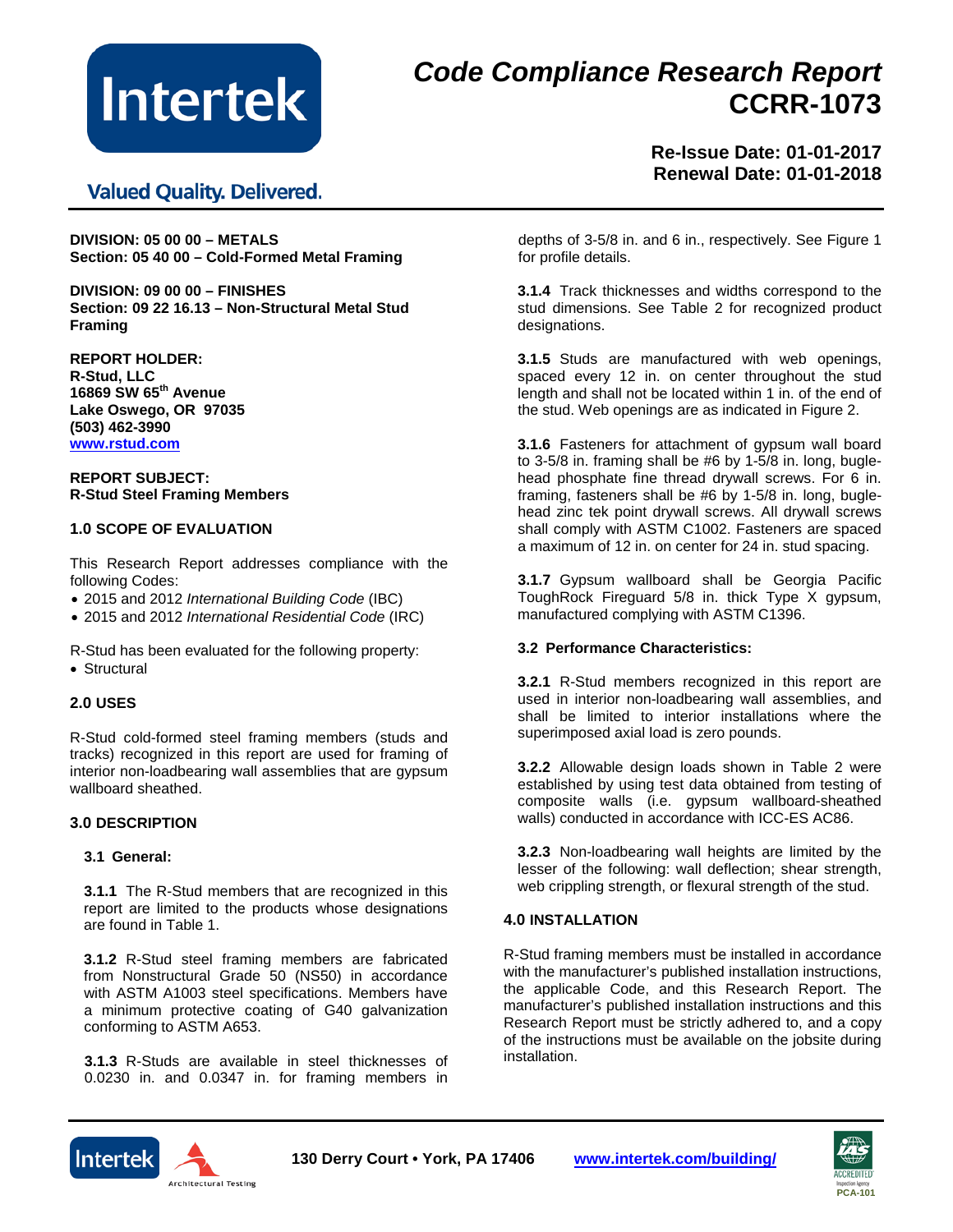

**4.1** Framing shall be in accordance with the Code requirements and referenced AISI standards therein for cold-formed steel light frame construction.

**4.2** Gypsum board shall be installed full height on both faces of the wall with the panel length vertically oriented.

## **5.0 CONDITIONS OF USE**

The R-Stud framing described in this Research Report complies with, or is a suitable alternative to, what is specified in those Codes listed in Sections 1.0 of this report, subject to the following conditions:

**5.1** Installation must comply with this Research Report, the manufacturer's published installation instructions and the applicable Code. In the event of a conflict between the manufacturer's instructions and this report, this report shall govern.

**5.2** All designs and calculations shall be prepared by a licensed design professional according to the requirements in the jurisdiction where the project is located.

**5.3** Jobsite manufacturing of studs or tracks is outside the scope of this report.

**5.4** The interior non-loadbearing wall assemblies shall be limited to interior installations where the superimposed axial load is zero pounds.

**5.5** The minimum base steel thickness of the section delivered to the jobsite must be a minimum of 95% of the design thickness.

**5.6** The R-Stud framing identified in this report is manufactured in Donald, Oregon by R-Stud Manufacturing in accordance with the manufacturer's approved quality control system with inspections by Intertek Testing Services NA, Inc. (AA-647).

#### **6.0 SUPPORTING EVIDENCE**

**6.1** Manufacturer's drawings and installation instructions.

**6.2** Reports of testing and engineering analysis in accordance with ICC-ES AC86, Acceptance Criteria for Cold-Formed Steel Framing Members – Interior Nonloadbearing Wall Assemblies, dated May 2012 (editorially revised August 2015).

**6.3** Intertek Listing Report [R-Stud Steel Framing](https://bpdirectory.intertek.com/pages/DLP_SearchDetail.aspx?SpecID=38835)  [Members.](https://bpdirectory.intertek.com/pages/DLP_SearchDetail.aspx?SpecID=38835)

## **7.0 IDENTIFICATION**

The R-Stud described in this Research Report is identified with labeling at a maximum of 96 in. that includes the following information:

**7.1** The report holder's name (R-Stud, LLC.);

**7.2** Framing member designation, uncoated metal thickness, yield strength if other than 33 ksi, galvanization coating if other than G40, and designation "NS";

**7.3** Bundles of like members shall be identified with the Intertek Mark and Code Compliance Research Report number (CCRR-1073).

## **8.0 SUPPORTING EVIDENCE**

This section is not applicable.

## **9.0 CODE COMPLIANCE RESEARCH REPORT USE**

**9.1** Approval of building products and/or materials can only be granted by a building official having legal authority in the specific jurisdiction where approval is sought.

**9.2** Code Compliance Research Reports shall not be used in any manner that implies an endorsement of the product by Intertek.

**9.3** Reference to the Intertek website address: [https://bpdirectory.intertek.com](https://bpdirectory.intertek.com/pages/DLP_SearchDetail.aspx?SpecID=38835) is recommended to ascertain the current version and status of this report.

This Code Compliance Research Report ("Report") is for the exclusive use of Intertek's Client and is provided pursuant to the agreement between Intertek and its Client. Intertek's responsibility and liability are limited to the terms and conditions of the agreement. Intertek assumes no liability to any party, other than to the Client in accordance with the agreement, for any loss, expense or damage occasioned by the use of this Report. Only the Client is authorized to permit copying or distribution of this Report and then only in its entirety, and the Client shall not use the Report in a misleading manner. Client further agrees and understands that reliance upon the Report is limited to the representations made therein. The Report is not an endorsement or recommendation for use of the subject and/or product described herein. This Report is not the Intertek Listing Report covering the subject product and utilized for Intertek Certification and this Report does not represent authorization for the use of any Intertek certification marks. Any use of the Intertek name or one of its marks for the sale or advertisement of the tested material, product or service must first be approved in writing by Intertek.





**130 Derry Court • York, PA 17406 [www.intertek.com/building/](http://www.intertek.com/building/)**